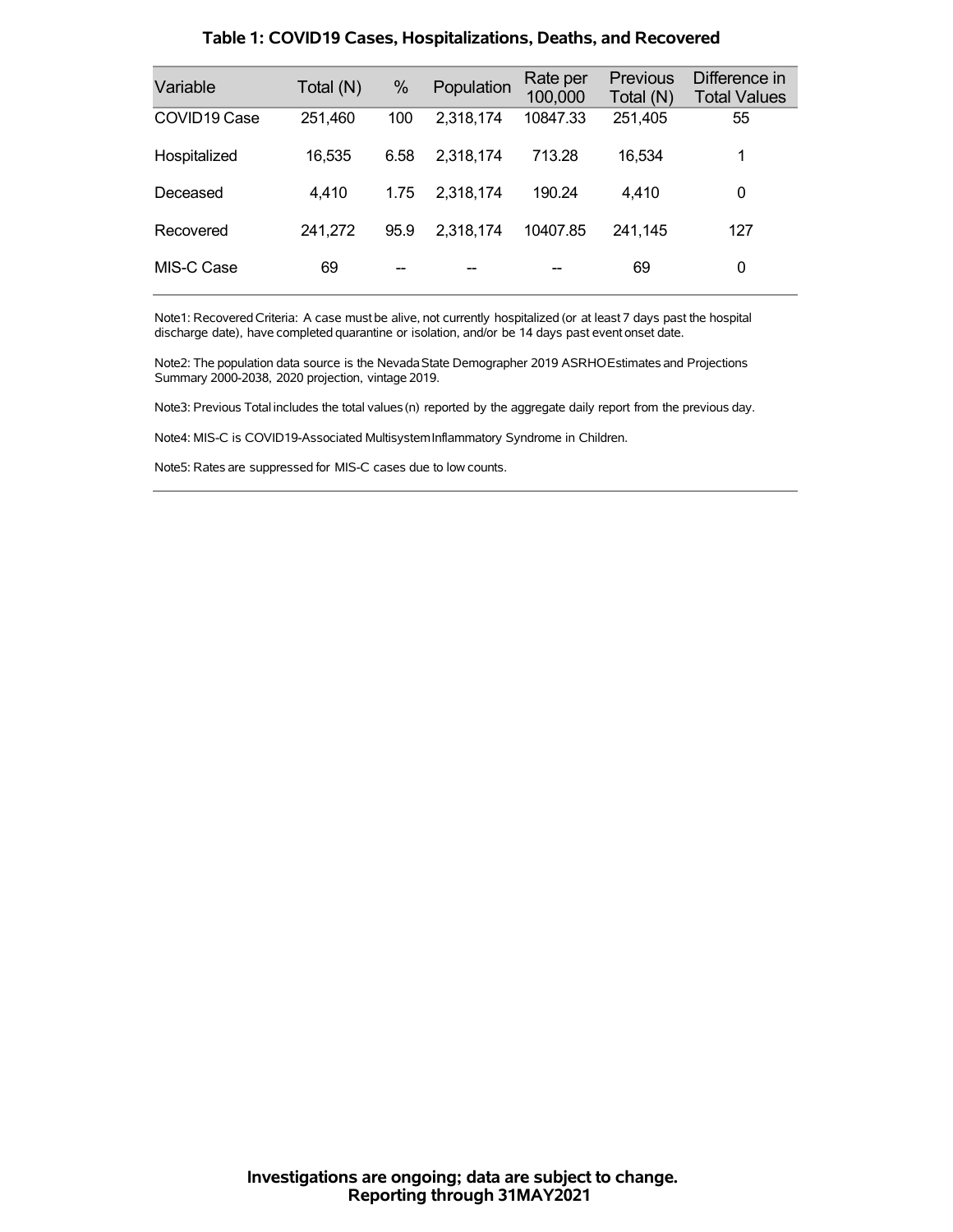## **Table 2: COVID19 Cases**

| Variable                            | Outcome                           | N      | %    | Population | Rate per<br>100,000 |
|-------------------------------------|-----------------------------------|--------|------|------------|---------------------|
| Age Categories                      | Aged 4 or less                    | 5199   | 2.07 | 149,165    | 3485.4              |
|                                     | Aged 5 to 17                      | 24180  | 9.62 | 406,595    | 5946.9              |
|                                     | Aged 18 to 24                     | 31501  | 12.5 | 216,762    | 14533               |
|                                     | Aged 25 to 49                     | 114978 | 45.7 | 803,732    | 14306               |
|                                     | Aged 50 to 64                     | 48691  | 19.4 | 423,461    | 11498               |
|                                     | Aged 64+                          | 26825  | 10.7 | 318,459    | 8423.4              |
|                                     | Unknown                           | 86     | 0.03 |            |                     |
| <b>Birth Sex</b>                    | Female                            | 128719 | 51.2 | 1,160,285  | 11094               |
|                                     | Male                              | 120685 | 48.0 | 1,157,889  | 10423               |
|                                     | Unknown                           | 2056   | 0.82 |            |                     |
| Race/Ethnicity                      | Hispanic                          | 82782  | 32.9 | 763,053    | 10849               |
|                                     | White                             | 62942  | 25.0 | 1,006,929  | 6250.9              |
|                                     | <b>Black</b>                      | 19488  | 7.75 | 262,671    | 7419.2              |
|                                     | Asian or Pacific Islander         | 19058  | 7.58 | 270,209    | 7053.0              |
|                                     | American Indian, Eskimo, or Aleut | 373    | 0.15 | 15,311     | 2436.1              |
|                                     | Other                             | 18044  | 7.18 | Ĭ.         |                     |
|                                     | <b>Unknown</b>                    | 48773  | 19.4 |            |                     |
| <b>Underlying Medical Condition</b> | Yes                               | 49582  | 19.7 |            |                     |
|                                     | No/Unknown                        | 201878 | 80.3 |            |                     |

Note1: Breakdown of Race is exlusivelynon-Hispanic.

Note2: Underlying Medical Condition is any identified health condition.

Note3: The population data source is the NevadaState Demographer 2019 ASRHOEstimates and Projections Summary 2000-2038, 2020 projection, vintage 2019.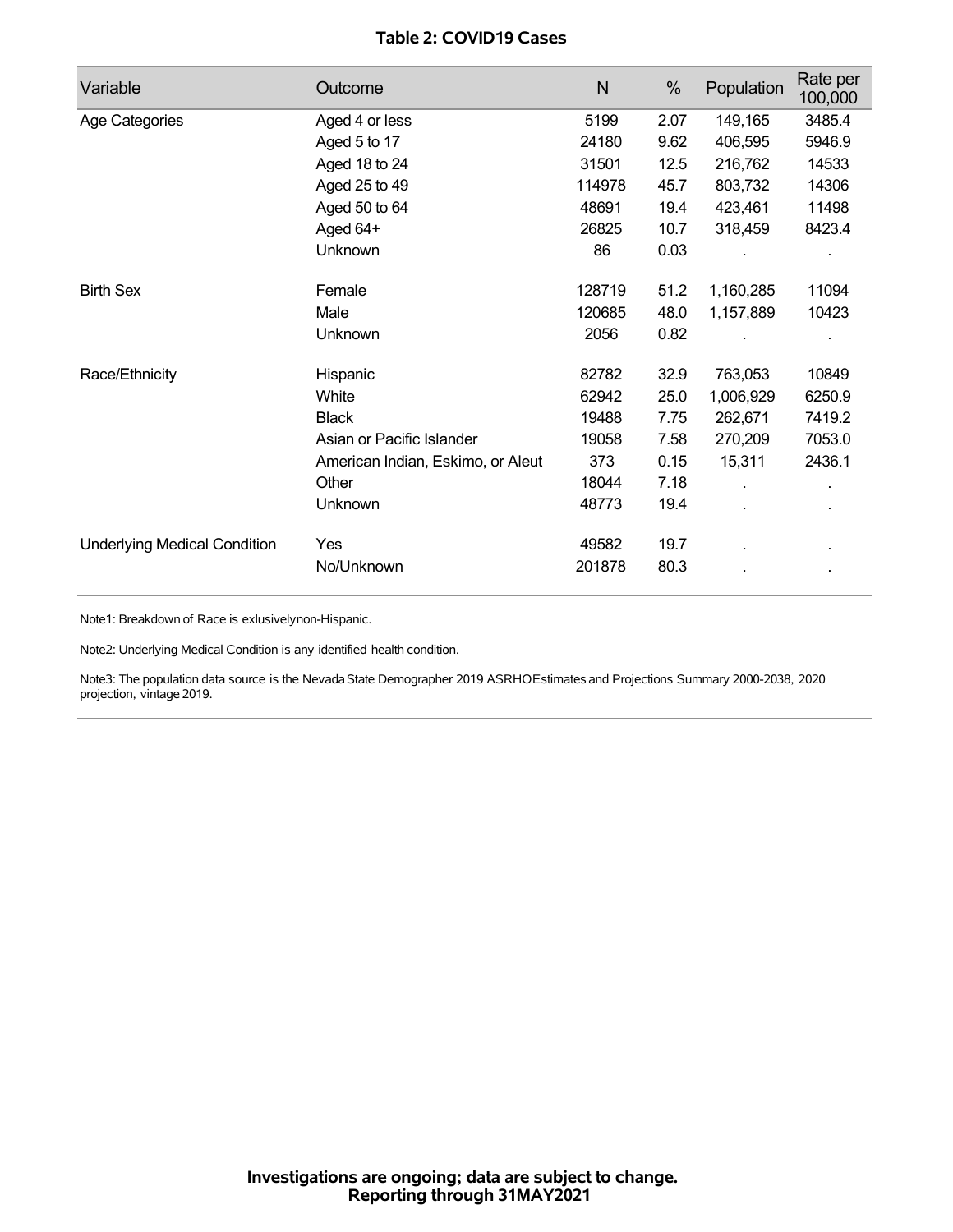| Variable         | Outcome                           | N    | %    | Population | Rate per<br>100,000 |
|------------------|-----------------------------------|------|------|------------|---------------------|
| Age Categories   | Aged 4 or less                    | 109  | 0.7  | 149,165    | 73.07               |
|                  | Aged 5 to 17                      | 192  | 1.2  | 406,595    | 47.22               |
|                  | Aged 18 to 24                     | 350  | 2.1  | 216,762    | 161.47              |
|                  | Aged 25 to 49                     | 3873 | 23.4 | 803,732    | 481.88              |
|                  | Aged 50 to 64                     | 4651 | 28.1 | 423,461    | 1098.3              |
|                  | Aged 64+                          | 7358 | 44.5 | 318,459    | 2310.5              |
|                  | Unknown                           | 2    | 0.0  |            |                     |
| <b>Birth Sex</b> | Female                            | 7311 | 44.2 | 1,160,285  | 630.10              |
|                  | Male                              | 9198 | 55.6 | 1,157,889  | 794.38              |
|                  | <b>Unknown</b>                    | 26   | 0.2  |            |                     |
| Race/Ethnicity   | Hispanic                          | 4995 | 30.2 | 763,053    | 654.61              |
|                  | White                             | 5788 | 35.0 | 1,006,929  | 574.82              |
|                  | <b>Black</b>                      | 2140 | 12.9 | 262,671    | 814.71              |
|                  | Asian or Pacific Islander         | 1851 | 11.2 | 270,209    | 685.02              |
|                  | American Indian, Eskimo, or Aleut | 29   | 0.2  | 15,311     | 189.40              |
|                  | Other                             | 637  | 3.9  |            |                     |
|                  | Unknown                           | 1095 | 6.6  |            |                     |

## **Table 3: COVID19 Hospitalizations - General Characteristics**

Note1: Breakdown of Race is exlusivelynon-Hispanic.

Note2: The population data source is the Nevada State Demographer 2019 ASRHOEstimates and Projections Summary 2000-2038, 2020 projection, vintage 2019.

Note3: Rates for categories with fewer than 12 cases are suppressed due to high relative standard error.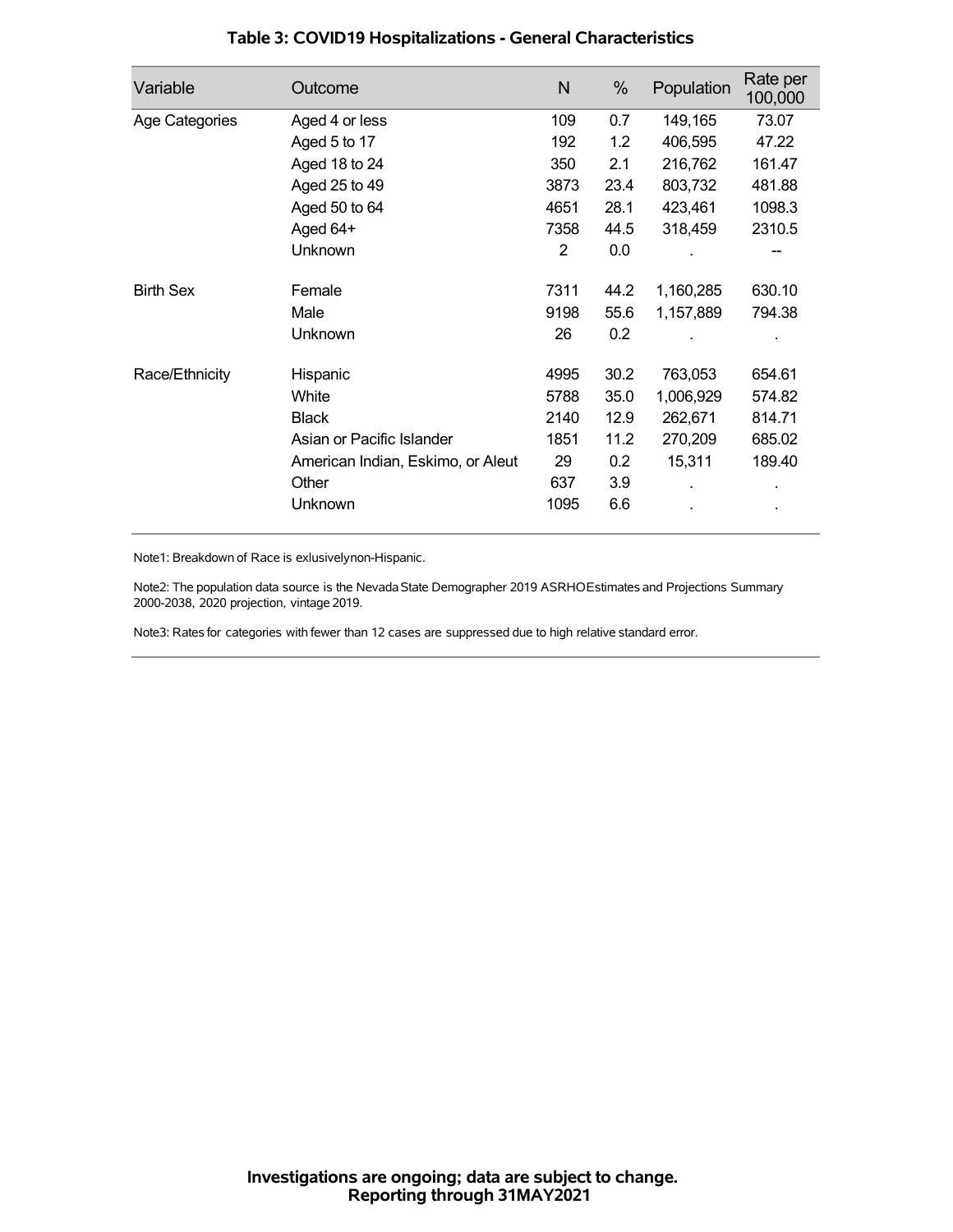| Variable                            | Outcome   | N     | $\%$ |
|-------------------------------------|-----------|-------|------|
| Deceased                            | Yes       | 3727  | 22.5 |
|                                     | <b>No</b> | 12808 | 77.5 |
| ICU                                 | Yes       | 4324  | 26.2 |
|                                     | <b>No</b> | 12211 | 73.8 |
| Intubated                           | Yes       | 2116  | 12.8 |
|                                     | <b>No</b> | 14419 | 87.2 |
| <b>Underlying Medical Condition</b> | Yes       | 10503 | 63.5 |
|                                     | <b>No</b> | 6032  | 36.5 |
| Hypertension                        | Yes       | 6022  | N/A  |
| Immunocompromised                   | Yes       | 364   | N/A  |
| <b>Chronic Heart Disease</b>        | Yes       | 2092  | N/A  |
| <b>Chronic Liver Disease</b>        | Yes       | 215   | N/A  |
| <b>Chronic Kidney Disease</b>       | Yes       | 1453  | N/A  |
| <b>Diabetes</b>                     | Yes       | 4628  | N/A  |
| Neurologic/Neurodevelopmental       | Yes       | 751   | N/A  |
| <b>Chronic Lung Disease</b>         | Yes       | 2516  | N/A  |
| <b>Historically Healthy</b>         | Yes       | 3142  | N/A  |
| Other                               | Yes       | 4224  | N/A  |

# **Table 4: COVID19 Hospitalizations - Morbidity**

Note1: Underlying Medical Condition is any identified health condition.

Note2: The breakdown of health conditions are not mutually exlusive(i.e., a person can have more than one risk factor).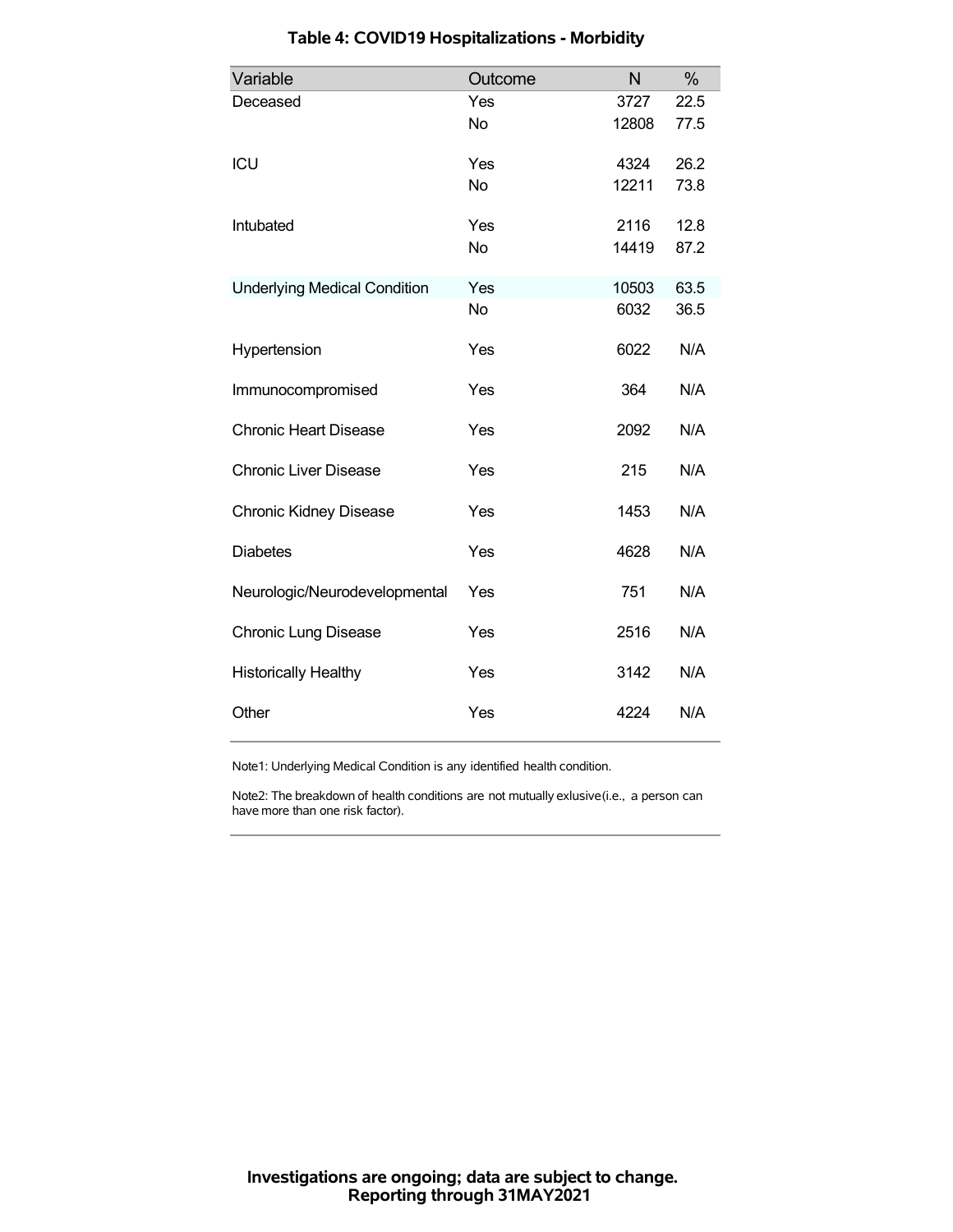| Variable         | Outcome                           | N    | %    | Population | Rate per<br>100,000 |
|------------------|-----------------------------------|------|------|------------|---------------------|
| Age Categories   | Aged 5 to 17                      | 4    | 0.1  | 406,595    |                     |
|                  | Aged 18 to 24                     | 8    | 0.2  | 216,762    |                     |
|                  | Aged 25 to 49                     | 308  | 7.0  | 803,732    | 38.32               |
|                  | Aged 50 to 64                     | 871  | 19.8 | 423,461    | 205.69              |
|                  | Aged 64+                          | 3219 | 73.0 | 318,459    | 1010.8              |
| <b>Birth Sex</b> | Female                            | 1654 | 37.5 | 1,160,285  | 142.55              |
|                  | Male                              | 2749 | 62.3 | 1,157,889  | 237.41              |
|                  | Unknown                           | 7    | 0.2  |            |                     |
| Race/Ethnicity   | Hispanic                          | 1216 | 27.6 | 763,053    | 159.36              |
|                  | White                             | 1984 | 45.0 | 1,006,929  | 197.03              |
|                  | <b>Black</b>                      | 522  | 11.8 | 262,671    | 198.73              |
|                  | Asian or Pacific Islander         | 611  | 13.9 | 270,209    | 226.12              |
|                  | American Indian, Eskimo, or Aleut | 10   | 0.2  | 15,311     | --                  |
|                  | Other                             | 46   | 1.0  |            | ٠                   |
|                  | Unknown                           | 21   | 0.5  |            | ×,                  |

### **Table 5: COVID19 Deaths - General Characteristics**

Note1: Breakdown of Race is exlusivelynon-Hispanic.

Note2: The population data source is the Nevada State Demographer 2019 ASRHOEstimates and Projections Summary 2000-2038, 2020 projection, vintage 2019.

Note3: Rates for categories with fewer than 12 cases are suppressed due to high relative standard error.